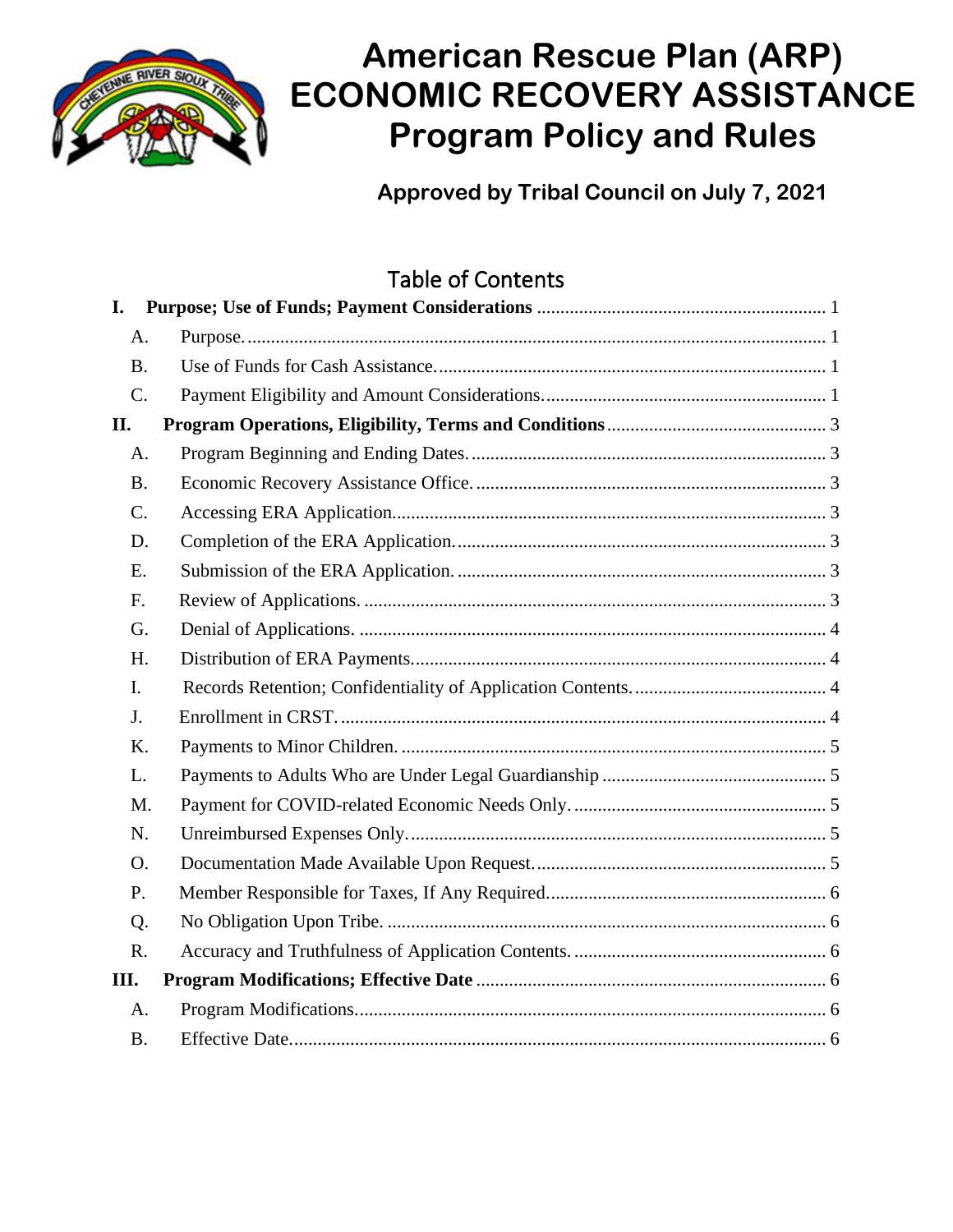## <span id="page-1-0"></span>**I. Purpose; Use of Funds; Payment Considerations**

## <span id="page-1-1"></span>A. Purpose.

The Cheyenne River Sioux Tribal Council approved Resolution #135-2021-CR on June 28, 2021, which authorizes the payment of \$2,000.00 to any enrolled tribal member who needs economic assistance due to the negative economic impacts from the COVID-19 public health emergency. These funds are part of the Coronavirus State and Local Fiscal Recovery Fund ("FRF") funds authorized and appropriated in the federal American Rescue Plan ("ARP") Act, which was enacted by Congress in response to the COVID-19 public health emergency. The FRF funds within the ARP are received from and administered by the U.S. Department of the Treasury ("Treasury"). As stated by Treasury, "these resources lay the foundation for a strong, equitable economic recovery, not only by providing immediate economic stabilization for households and businesses, but also by addressing the systemic public health and economic challenges that may have contributed to more severe impacts of the pandemic among low-income communities and people of color." 86 Fed. Reg. 26788.

<span id="page-1-2"></span>B. Use of Funds for Cash Assistance.

The ARP Act states that a Tribal government may use FRF payments to cover costs incurred by the Tribal government to respond to the negative economic impacts of COVID-19, including assistance to households. As stated in its Interim Final Rule, Treasury has decided that, among other uses, FRF monies may be used to provide *cash* assistance to households or populations facing negative economic impacts due to COVID-19.

#### <span id="page-1-3"></span>C. Payment Eligibility and Amount Considerations.

In developing this Economic Recovery Assistance cash relief program and authorizing economic recovery assistance payments, the Tribe considered whether and the extent to which tribal member households have experienced a negative economic impact from the pandemic.

- In assessing whether a tribal member household suffered economic harm as a result of the pandemic, the Tribe presumes that a household that (1) experienced unemployment, (2) had increased food insecurity, (3) had increased housing insecurity, or (4) is low-income or moderate-income suffered negative economic impacts resulting from the pandemic. If a tribal member household is not low-income or moderate-income, but it suffered negative economic effects from the pandemic, it may still be eligible to receive cash assistance if the tribal member can show the specific negative economic impacts that occurred.
- All members who reside on the Cheyenne River Sioux Reservation are or were subject to travel restrictions, stay-at-home orders, mask mandates, curfew hours, and school closures in order to reduce the transmission of the COVID-19 virus. Other tribal members who do not reside on the Reservation are or were also subject to similar prevention mechanisms in their own communities of residence. While these modifications to daily life are or were necessary to prevent the spread of the virus, they had a negative effect on the members' social, mental, and economic health.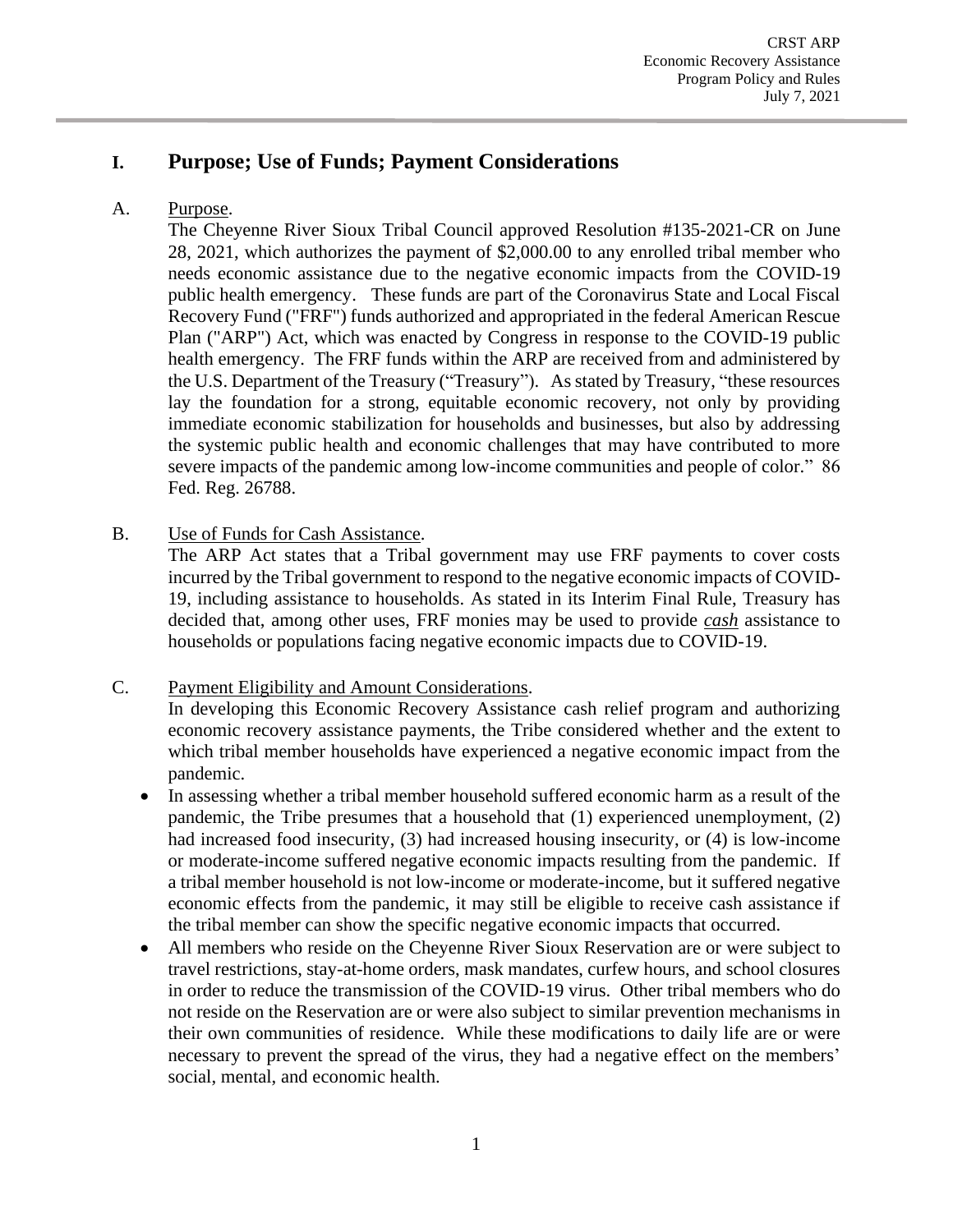- Many tribal members, regardless of where they live, struggle with access to stable and reliable technology and communication. Being able to stay connected and informed and stave off feelings of isolation during the pandemic has had significant emotional and financial impacts on these members.
- Many tribal members' living situations underwent rapid, unexpected, and in some cases, undesirable changes as a result of the pandemic. This "housing insecurity," includes high housing costs relative to income, poor housing quality, domestic violence in home, poor neighborhood safety, overcrowding, loss of housing, homelessness, or other situations where there was lack of adequate or affordable housing. It will take time and money for these members to rebound back into safe and affordable housing.
- Tribal members, regardless of where they live, also suffer from food insecurity brought on by the COVID-19 pandemic. Many have seen, or are still currently experiencing, increased grocery prices, limited access to grocery stores or other food sources, or a reduction in available food choices (not to mention healthy food choices). Thislack of consistent access to enough food for an active, healthy life has had negative physical and financial consequences on these members.
- Tribal members, both on and off the reservation and especially those who were working, trained, or educated in the hospitality, travel, entertainment, food, or manufacturing industries, experienced sudden and drastic unemployment or under-employment due to the COVID-19 pandemic. Many tribal members went weeks or even months without a full paycheck. Their economic recovery may take years to occur.
- Our young school-age Tribal members also suffered during the pandemic, and these impacts may have long-term economic consequences on them. Many CRST young members who were disproportionately served by remote education during the pandemic lacked the physical, technological, or parenting resources to participate fully in remote schooling. Many homes did not have access to the internet so the kids could not keep in contact with their teacher and classmates. Many caregivers in the home were either not present or simply not able to help the children with their schoolwork. The pandemic, therefore, likely widened the educational disparities and worsened long-term economic outcomes for these young Tribal members.
- As described in Treasury's Interim Final Rule, increased economic strain or material hardship in a household due to the pandemic may also have a long-term impact on health and economic outcomes of young (even birth-to-school-age) children. Adverse conditions in early childhood, including exposure to poverty, food insecurity, housing insecurity, or other economic hardships, are particularly impactful on young people as they grow older. It is a harsh fact that Cheyenne River Sioux Reservation residents suffer from high rates of poverty. In 2019, 31.3% of people in Dewey County and 42.5% of people in Ziebach County suffered from poverty, compared to 12.3% for the United States as a whole. A cash assistance payment to our youngest members will help alleviate their immediate economic burdens and keep them from slipping farther behind their peers as they grow older.
- As the economy recovers, the effects of the pandemic-related recession may continue to impact households, including a risk of longer-term effects on earnings and economic potential. For those reasons, the Cheyenne River Sioux Tribe sees a need to provide a onetime cash assistance payment to its eligible members.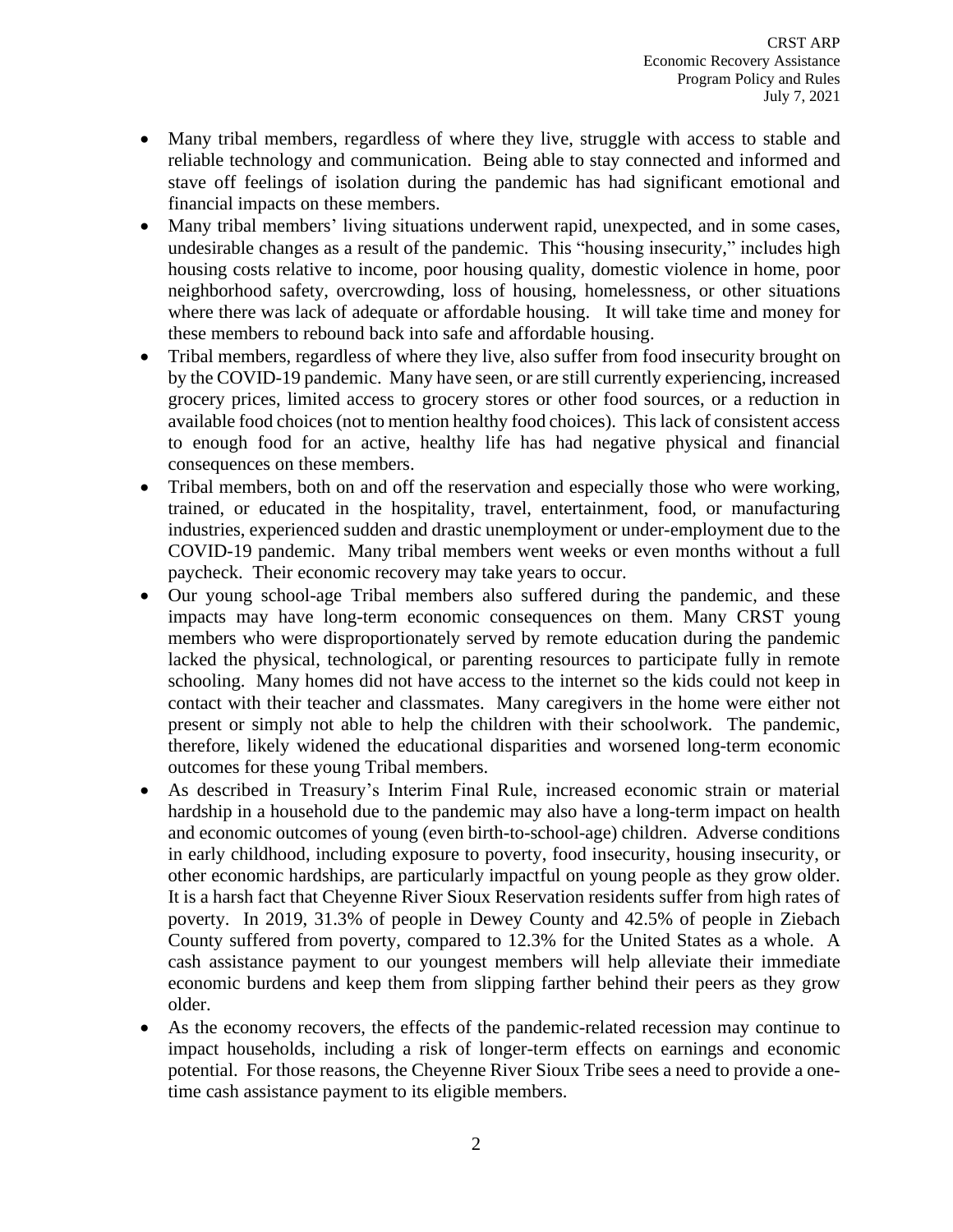## <span id="page-3-0"></span>**II**. **Program Operations, Eligibility, Terms and Conditions**

<span id="page-3-1"></span>A. Program Beginning and Ending Dates.

Applications for the CRST ARP Economic Recovery Assistance ("ERA") payment program will be available beginning on Monday, July 12, 2021. Applications will be accepted and processed on a rolling basis until December 31, 2021. The Application window closes on December 31, 2021. Any funds not distributed through the ERA payment program by February 28, 2022, will return to the Tribe's Fiscal Recovery Fund.

<span id="page-3-2"></span>B. Economic Recovery Assistance Office.

The Tribe has established the Economic Recovery Assistance Office, which operates under the supervision of the CRST Tribal Treasurer. The ERA Office is located in the CRST Finance Building along Hwy 212 in Eagle Butte, SD. The Office's contact information is:

CRST ARP Economic Recovery Assistance Office 24332 Highway 212 PO Box 590 Eagle Butte, SD 57625 Phone: 605-964-8388 Fax: 605-964-8394 Email: crstarpacoordinator@gmail.com

<span id="page-3-3"></span>C. Accessing ERA Application.

The CRST Economic Recovery Assistance Payment Application ("ERA Application" or "Application") can be accessed beginning on July 12, 2021, via the Tribe's website at: www.cheyenneriversiouxtribe.org. Blank Application forms can also be picked up in person at the ERA Office, or they can be sent to tribal members via email or US Postal Service. Tribal members may call or email the ERA Office to request an application be sent to them via email or US Postal Service. A blank Application form is attached to this Policy as Appendix A.

<span id="page-3-4"></span>D. Completion of the ERA Application.

All questions on the Application must be answered in their entirety. Incomplete applications will be rejected. Applications must be signed. The tribal member's signature on the Application is attesting to the accuracy and truthfulness of the information provided.

<span id="page-3-5"></span>E. Submission of the ERA Application. Completed ERA Applications can be submitted in person or via US Postal Service. Applications received in person do not need to be notarized. If a tribal member is submitting an Application in person, identification must be presented at the time of submission. ERA Applications submitted other than in-person must be notarized. Applications are assigned a tracking number at the time of submission.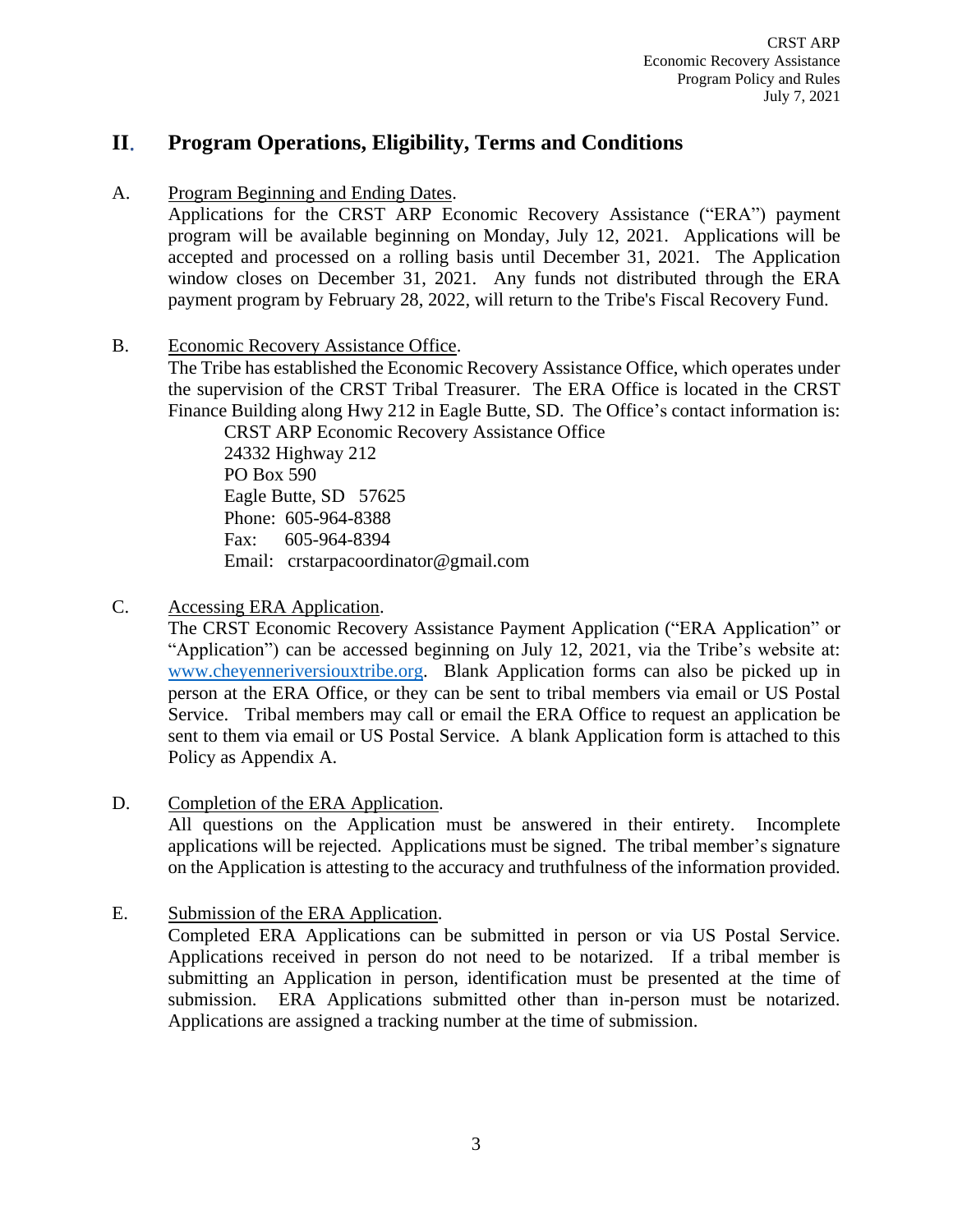### <span id="page-4-0"></span>F. Review of Applications.

All applications are reviewed to ensure that the applicant meets the eligibility criteria for a CRST Economic Recovery Assistance payment. Enrollment information is verified. The Application is also reviewed to see if the Applicant indicates that they (1) are below the federal low-to-moderate income threshold, (2) were unemployed, (3) experienced food insecurity, or (4) experience housing insecurity during the COVID-19 pandemic. If the applicant states that none of these factors apply, the Application is then reviewed to determine whether the applicant has met any other eligibility criteria to receive an ERA payment. If an Application includes requests for ERA payments to minors, the Application is reviewed to verify that the applicant is legally authorized to receive the minor's ERA payment.

## <span id="page-4-1"></span>G. Denial of Applications.

If an applicant does not meet the eligibility criteria to receive an ERA payment, either because their tribal enrollment cannot be verified, or they have not indicated that they were negatively economically affected by the COVID-19 pandemic, or they fail to meet any other eligibility criteria, their Application will be denied. There is no appeal process for denied applications.

### <span id="page-4-2"></span>H. Distribution of ERA Payments.

The ERA Office will notify an applicant within 2 weeks of submission about whether their Application meets the eligibility criteria for an ERA Payment. If an Application is approved, the ERA payment check(s) can either be picked up in person or sent to the recipient via US Postal Service. ACH, wire transfers, or other electronic payments are not being made. If an ERA payment recipient cannot pick up the check(s) themselves and do not want their check(s) mailed to them, they may designate and authorize someone to pick them up on their behalf by completing and submitting the form, "Authorization to Release ARP Economic Recovery Assistance Payment Check." A copy of the authorization form is attached to this Policy as Appendix B.

#### <span id="page-4-3"></span>I. Records Retention; Use and Confidentiality of Application Contents.

The Tribe will retain all ERA Applications received as long as required to meet federal audit guidelines and as necessary to update the CRST Tribal Census. The Tribe will take steps to keep the financial information contained in Applications confidential, but the Tribe may be required to provide a copy of this application to the U.S. Treasury Department to demonstrate compliance with the ARP, FRF, and applicable regulations and guidelines. The Tribe will use the physical address of on-reservation members to update the decennial census, as required by CRST Tribal Court Order. In addition, the Tribe may use aggregated statistical data for the purposes of advocating for additional federal, state, and other funding and services for the Tribe and its members.

## <span id="page-4-4"></span>J. Enrollment in CRST. All applicants, including any minor children, must be enrolled tribal members of CRST as of October 1, 2021.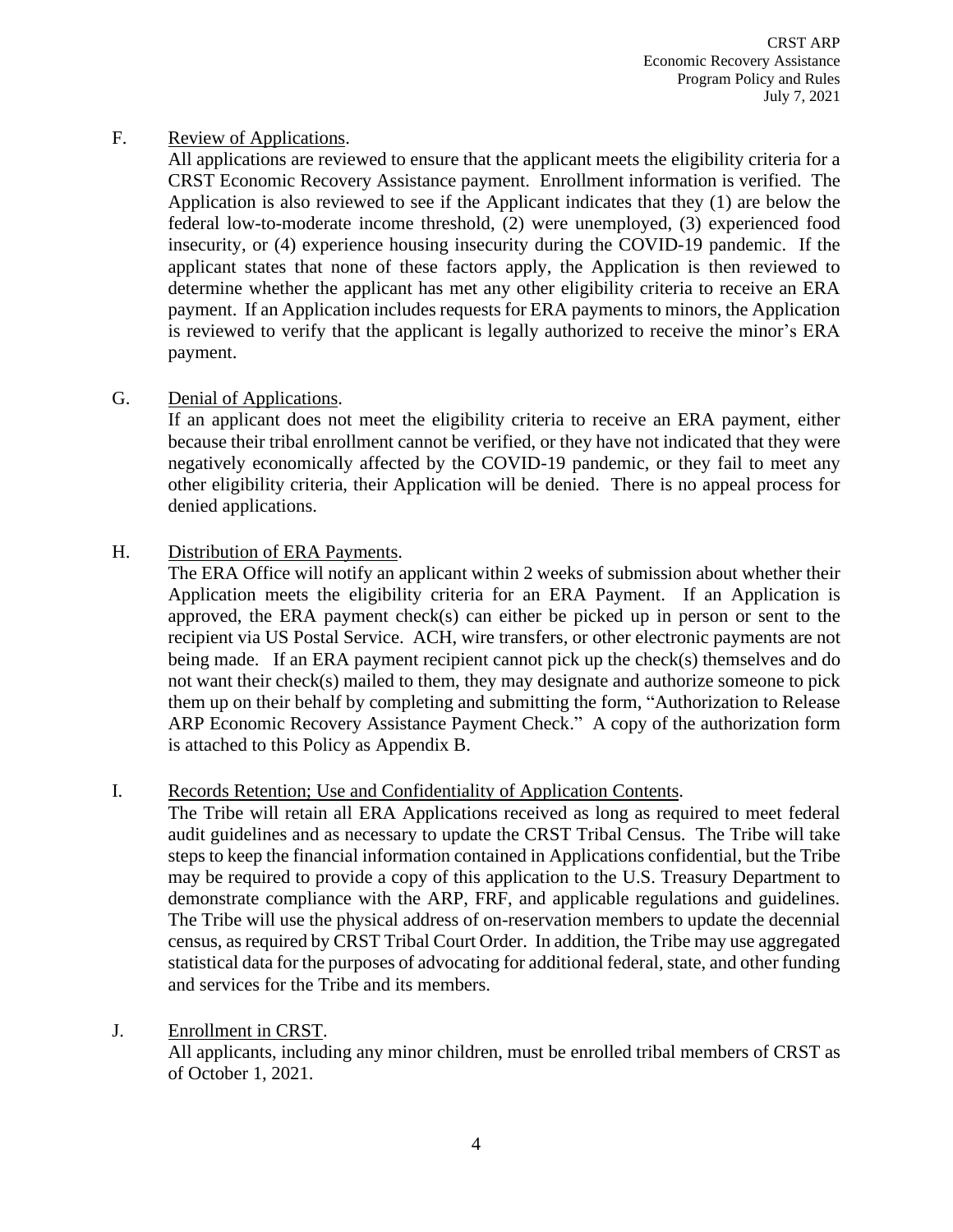## <span id="page-5-0"></span>K. Payments to Minor Children.

- 1. The Tribal Council and Tribal Administration cannot and will not mediate or decide custody disputes related to the payment of minors' ERA payments. If there is any dispute over who should receive a child's ERA payment, the check will be held by the Tribe until documentation is provided that ensures the minor child's ERA payment is being given to an adult who has legal and/or physical custody of the child and who will utilize the funds to provide economic recovery assistance to the child.
- 2. If the child(ren)'s parents/legal guardians agree as to who should receive the child's ERA payment, they must complete and sign ERA Form "Parent-Guardian Agreement as to ARP ERA Payment to Minor Child(ren)." The designation contained in that form will be relied upon by the Tribe and, by claiming or directing the payment of the ERA payment for any eligible minor children, the parents/legal guardians release the Tribe from any liability whatsoever that may arise related to the distribution of these funds. The parent/guardian agreement form is attached to this Policy as Appendix C.
- 3. If there is no parent/guardian agreement form (as described in Sub-paragraph #2 above) submitted with an Application that contains a request for ERA payment(s) for minor children, then the adult who is requesting a minor child's ERA payment must provide other documentation that they are lawfully entitled to receive the child's ERA payment. Documentation could include a current and valid court order (entered or re-certified within the past 30 days) showing who has legal and physical custody of the child, or a copy of any recent (within the past 30 days) tribal, state, or federal program document that shows the adult applicant has legal and physical custody of the child. Documentation of legal and physical custody may be made using other sources, and the Tribe reserves the right to request whatever documentation may be needed to ensure that the minor child's ERA payment is being given to an adult who has legal and physical custody of the child and who will utilize the funds to provide economic recovery assistance to the child.
- <span id="page-5-1"></span>L. Payments to Adults Who are Under Legal Guardianship
	- 1. A court- appointed legal guardian may receive the ERA payment for an adult who has been declared legally incompetent by a court ("ward").
	- 2. An ERA Application form must be completed on behalf of the ward by the legal guardian, including the ward's name, date of birth, Tribal enrollment number, and other pertinent information included in the Application.
	- 3. Included with the Application must be a copy of the ward's current valid governmentissued photo ID (Tribal, state, or federal), if any, and the most current court order (entered or re-certified within the past 30 days) showing who has legal custody over the financial affairs of the ward.
- <span id="page-5-2"></span>M. Payment for COVID-related Economic Needs Only.

Assistance is being given only to address economic needs arising from the COVID-19 public health emergency and its negative economic impacts on the applicant's household. An applicant must show a need for cash assistance due to the COVID-19 pandemic. The ERA payment is not a per capita payment. In order to ascertain whether an applicant has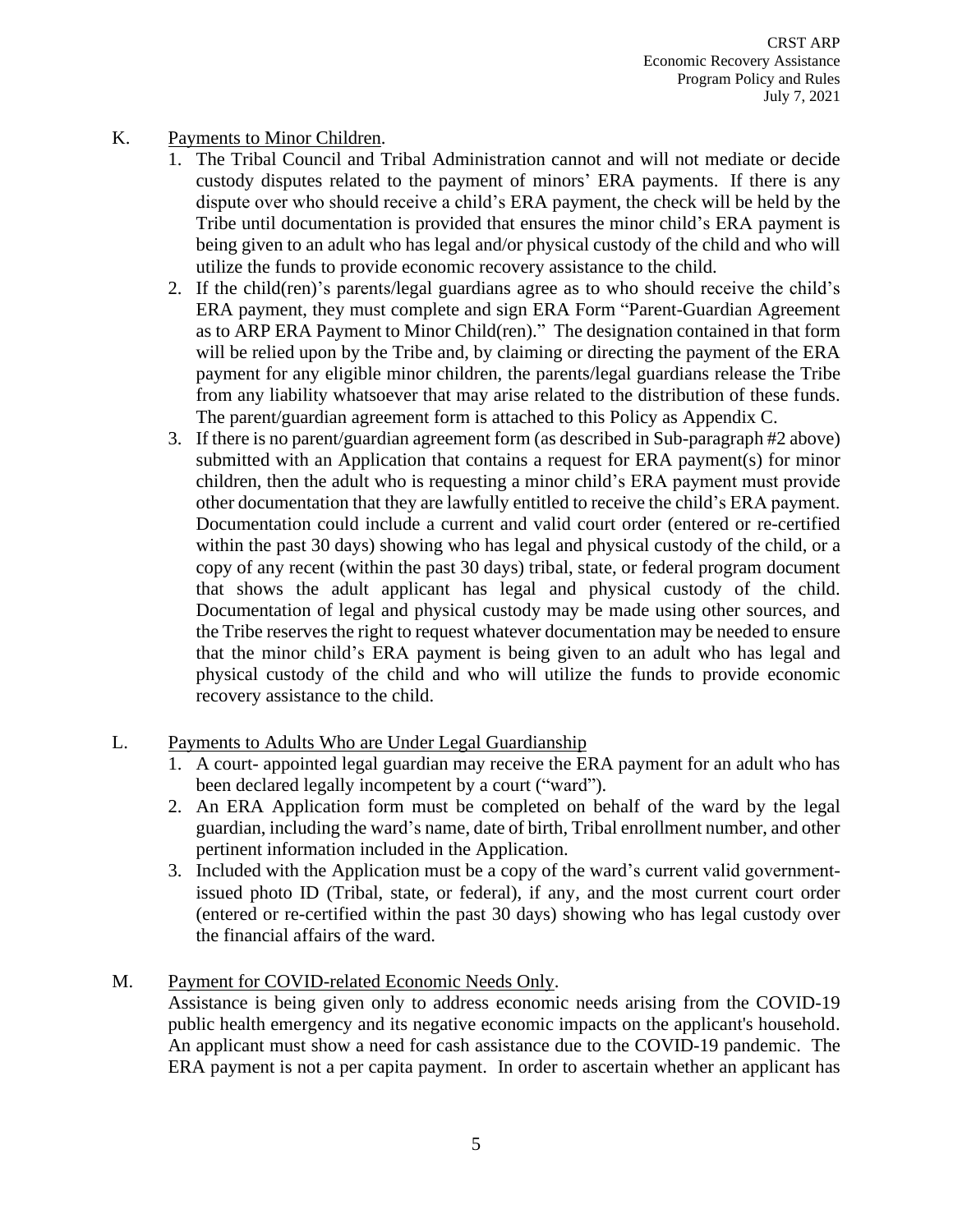been negatively economically impacted, they must answer all questions presented on the Application form.

<span id="page-6-0"></span>N. Unreimbursed Expenses Only.

An applicant's claim of negative economic impacts from the COVID-19 public health emergency cannot be based on any expense that has been or will be reimbursed under any other tribal, state, or federal program, or insurance.

<span id="page-6-1"></span>O. Documentation Made Available Upon Request.

An applicant must have a copy of all evidence needed to support their claim of negative economic impacts from the COVID-19 public health emergency attested to in the application, and they must furnish a copy of such evidence to the Tribe upon demand.

<span id="page-6-2"></span>P. Member Responsible for Taxes, If Any Required.

While ERA Payments are structured with the intent that the assistance will be non-taxable to CRST members under the Tribal General Welfare Exclusion Act and IRS Revenue Procedure 2014-35, if the IRS deems the assistance taxable, then the tribal member - not the Tribe – is responsible for any taxes, interest, and penalties.

### <span id="page-6-3"></span>Q. No Obligation Upon Tribe.

Nothing in the CRST ARP Economic Recovery Assistance Program creates any legally enforceable obligation against the Tribe or waives the sovereign immunity of the Tribe or any of its agents or employees.

<span id="page-6-4"></span>R. Accuracy and Truthfulness of Application Contents. The information submitted in the Application is certified to be true and accurate in all material respects. The Applicant understands that knowingly making a false statement to obtain cash assistance from CRST ARP Economic Recovery Assistance Program is punishable under the tribal and/or federal law.

## <span id="page-6-5"></span>**III. Program Modifications; Effective Date**

<span id="page-6-6"></span>A. Program Modifications.

The CRST ARP Economic Recovery Assistance payment program may be modified as needed to comply with any updates to either the Interim Final Rule or the Frequently Asked Questions issued by the US Dept of Treasury governing these funds.

<span id="page-6-7"></span>B. Effective Date.

This "CRST ARP Economic Recovery Assistance Program Policy and Rules" becomes effective on the date it is approved by Tribal Council.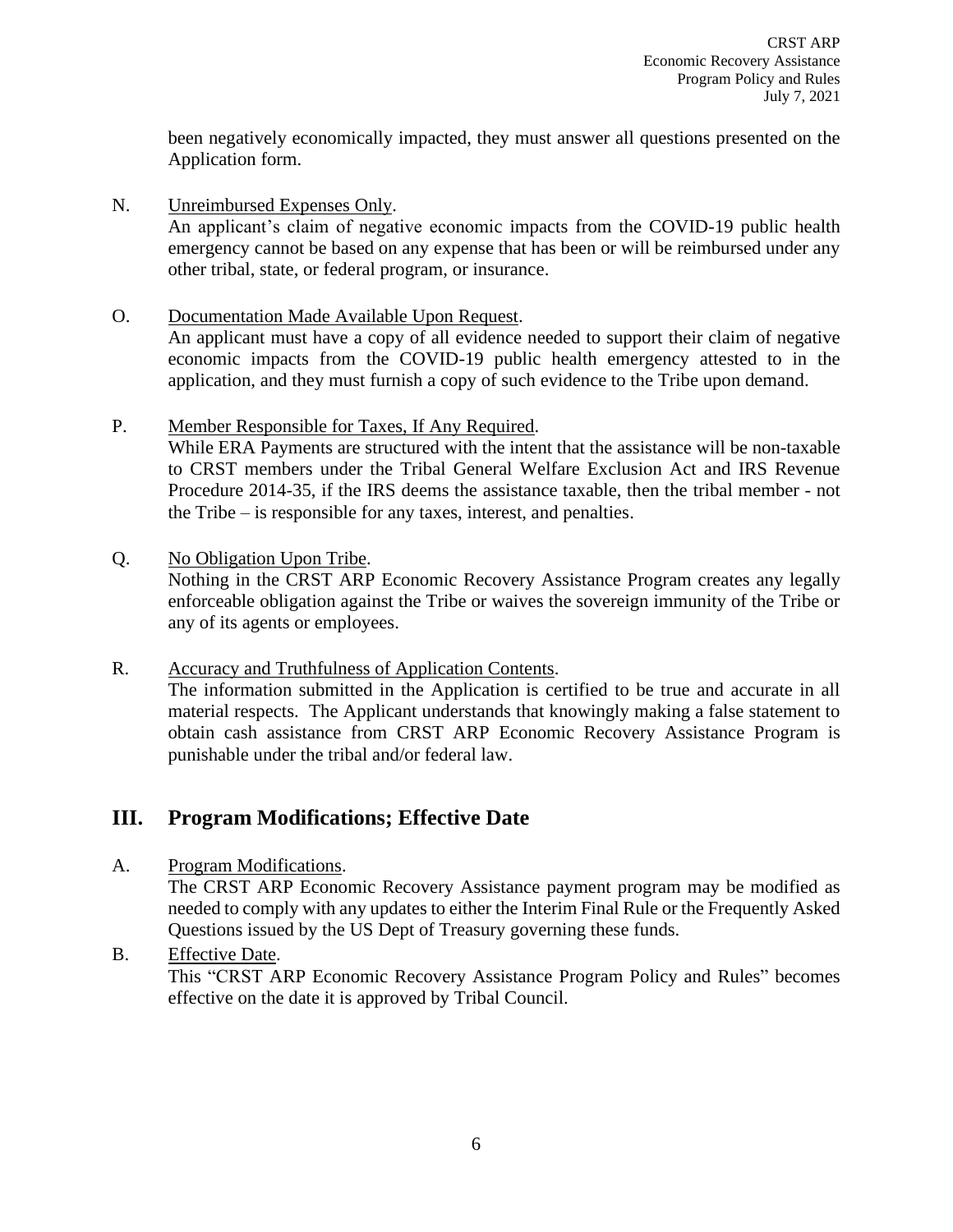## **American Rescue Plan (ARP) ECONOMIC RECOVERY ASSISTANCE APPLICATION** Appendix A

#### *All questions MUST BE ANSWERED completely or application will be rejected as incomplete*

**RIVER SIOUX** 

| 1. Name<br>4. Physical Address (Street, City, State, Zip Code) |                                                                                                                                                                                                                                                                                                                                                                                   |                               |                                                                                                       |                  | 2. Date of Birth |                                                             |   |   | 3. Enrollment Number |                                                                                      |                                    |
|----------------------------------------------------------------|-----------------------------------------------------------------------------------------------------------------------------------------------------------------------------------------------------------------------------------------------------------------------------------------------------------------------------------------------------------------------------------|-------------------------------|-------------------------------------------------------------------------------------------------------|------------------|------------------|-------------------------------------------------------------|---|---|----------------------|--------------------------------------------------------------------------------------|------------------------------------|
|                                                                |                                                                                                                                                                                                                                                                                                                                                                                   |                               |                                                                                                       |                  |                  | 5. Mailing Address                                          |   |   |                      |                                                                                      |                                    |
| 6. Phone Number                                                |                                                                                                                                                                                                                                                                                                                                                                                   |                               |                                                                                                       | 7. Email Address |                  |                                                             |   |   |                      |                                                                                      |                                    |
|                                                                | 8. If you physically reside on the Cheyenne River Reservation, do you know what District you live in? (Select one answer)<br>VES, I live in District #________ (or) ______ NO, I do not know what District I live in (or) ______ N/A, I live off-reservation<br>9. If you physically reside on the Cheyenne River Reservation, does your house have: (Answer each question below) |                               |                                                                                                       |                  |                  |                                                             |   |   |                      |                                                                                      |                                    |
|                                                                | a. Hot & Cold Running Water? ______ Yes _______ No ∞ b. Heat? _____ Yes ______ No ∞ c. Internet? _____ Yes ______ No                                                                                                                                                                                                                                                              |                               |                                                                                                       |                  |                  |                                                             |   |   |                      |                                                                                      |                                    |
|                                                                | 10. (OPTIONAL) Is the TOTAL INCOME in your household lower than the amount shown in the table below for your household size?                                                                                                                                                                                                                                                      |                               |                                                                                                       |                  |                  |                                                             |   |   |                      |                                                                                      |                                    |
|                                                                |                                                                                                                                                                                                                                                                                                                                                                                   |                               |                                                                                                       |                  |                  | NUMBER OF PEOPLE IN HOUSEHOLD                               |   |   |                      |                                                                                      |                                    |
| $\mathbf{1}$                                                   | $\overline{2}$<br>$$63,420$ $$72,480$                                                                                                                                                                                                                                                                                                                                             | $\overline{3}$                | 4<br>\$81,540 \$90,600 \$97,848 \$105,096 \$112,344 \$119,592 \$126,840 \$134,088 \$141,336 \$148,584 | 5                | 6                | 7                                                           | 8 | 9 | 10                   | 11                                                                                   | 12                                 |
|                                                                | 11. Did you experience unemployment due to the COVID-19 pandemic?<br>YES, I was unemployed (or) $\qquad \qquad \text{NO, I was not unemployed}$ (or) $\qquad \qquad \text{N/A I am not/was not employed}$                                                                                                                                                                         |                               |                                                                                                       |                  |                  |                                                             |   |   |                      |                                                                                      |                                    |
|                                                                | 12. Did you experience food insecurity due to the COVID-19 pandemic? (ex: increased grocery prices, limited access to grocery<br>stores or other food sources, a reduction in available food choices, or a reduction in healthy food choices)                                                                                                                                     |                               |                                                                                                       |                  |                  |                                                             |   |   |                      |                                                                                      |                                    |
|                                                                | YES, I experienced food insecurity (or)                                                                                                                                                                                                                                                                                                                                           |                               |                                                                                                       |                  |                  | NO, I did not experience food insecurity (or) _             |   |   |                      | I'm not sure if I did                                                                |                                    |
|                                                                | 13. Did you experience housing insecurity due to the COVID-19 pandemic? (ex: housing costs took much of your income, poor<br>housing quality, domestic violence in home, poor neighborhood safety, overcrowding, loss of housing, homelessness)                                                                                                                                   | YES, I had housing insecurity |                                                                                                       |                  |                  |                                                             |   |   |                      | (or) ______ NO, I did not have housing insecurity (or) _______ I'm not sure if I did |                                    |
|                                                                | 14. Do you or any person in your household currently receive assistance from any of the following federal, state, or tribal<br>programs? (Check all that apply.)                                                                                                                                                                                                                  |                               |                                                                                                       |                  |                  | NONE - Not receiving assistance from any of these programs. |   |   |                      |                                                                                      |                                    |
|                                                                | FDPIR ("Commodities")                                                                                                                                                                                                                                                                                                                                                             |                               |                                                                                                       | <b>TANF</b>      |                  |                                                             |   |   |                      |                                                                                      |                                    |
|                                                                | LIHEAP                                                                                                                                                                                                                                                                                                                                                                            |                               |                                                                                                       |                  |                  | SNAP (also known as Food Stamps)                            |   |   |                      |                                                                                      | EITC - Earned Income Tax Credit    |
|                                                                | <b>WIC</b>                                                                                                                                                                                                                                                                                                                                                                        |                               |                                                                                                       |                  |                  | CHIP - Children's Health Insurance                          |   |   |                      | Pell Grant Program for Higher                                                        | SSI - Supplemental Security Income |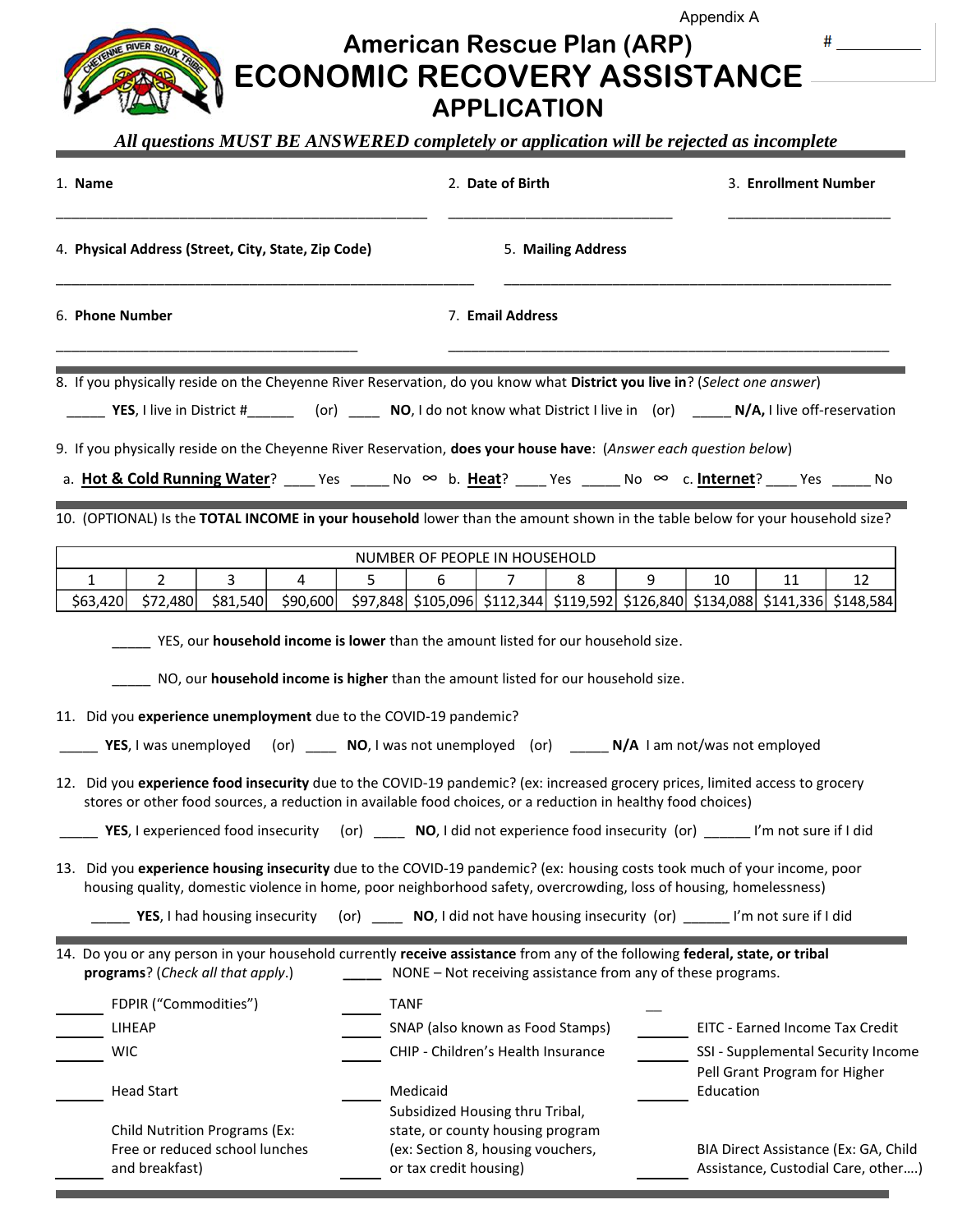15. Indicate all the ways in which you and/or your household were **economically impacted by the COVID-19 pandemic** (*Check all that apply*):

| Increased rent or mortgage costs                                                                                              | Child's school was closed or in remote learning for<br>part of 2019-20 or 2020-2021 school year                                                                 |
|-------------------------------------------------------------------------------------------------------------------------------|-----------------------------------------------------------------------------------------------------------------------------------------------------------------|
| Difficulty making mortgage or rent payments due to<br>lower income                                                            | Increased expenses related to remote learning                                                                                                                   |
| Increased expenses due to additional people in home<br>(food, utilities, PPE, cleaning supplies, personal care<br>items, etc) | Increased costs related to displacement from higher<br>ed program or campus (ex: computer equip,<br>broadband, security deposits, first & last month's<br>rent) |
| Moving expenses due to forced relocation                                                                                      | Increased childcare expenses                                                                                                                                    |
| Increased expenses for home repairs and weatherization<br>to make house a safe place to shelter during pandemic               | Increased expenses to comply with stay-at-home and<br>quarantine orders (food, utilities, cleaning supplies,<br>personal care items, etc)                       |
| Increased grocery expenses                                                                                                    | Increased expenses for sanitizing and PPE needs                                                                                                                 |
| Reduced employment or unemployment                                                                                            | Additional expenses or lost income due to prolonged<br>COVID-19 illness                                                                                         |
| Had to seek job training or re-training                                                                                       | Increased costs associated with caring for household<br>members with COVID-19                                                                                   |
| Increased expenses related to telework                                                                                        | Burial expenses for COVID-19-related death of<br>household member                                                                                               |
| Increased transportation costs due to medical,<br>educational, work, or childcare needs during pandemic                       | Surviving spouse or dependent of someone who died<br>from COVID-19                                                                                              |
| Loss or reduction of health insurance coverage or<br>increased health insurance premiums                                      | Other (please describe):                                                                                                                                        |
|                                                                                                                               |                                                                                                                                                                 |

16. List any **children** who are under the age of 18 at the time of this application, who are enrolled with the Cheyenne River Sioux Tribe as of October 1, 2021, *and* who live in your household. You are required to provide confirmation that you have legal custody and authority to receive any minors' Economic Recovery Assistance payment by also submitting the form, "Parent-Guardian Agreement as ARP ERA Payment to Minor Children." (*See instructions*)

| <b>First Name</b> | <b>Middle</b> | <b>Last Name</b> | <b>DOB</b> | <b>Enrollment #</b> |
|-------------------|---------------|------------------|------------|---------------------|
|                   |               |                  |            |                     |
|                   |               |                  |            |                     |
|                   |               |                  |            |                     |
|                   |               |                  |            |                     |
|                   |               |                  |            |                     |
|                   |               |                  |            |                     |
|                   |               |                  |            |                     |
|                   |               |                  |            |                     |

#### 17. **Distribution of check**(s). (*Check one*)

\_\_\_\_\_\_ I will pick up my check, and the checks of any minors under my legal guardianship as described in Question 13, in person. If I cannot pick up the check(s) myself, I will designate and authorize someone to pick them up on my behalf. (If someone will be picking up your check(s), complete and return the "Authorization to Release ARP Economic Recovery Assistance Payment Check" form.)

I want my check mailed to me at the "Mailing Address" listed in Question #5 above.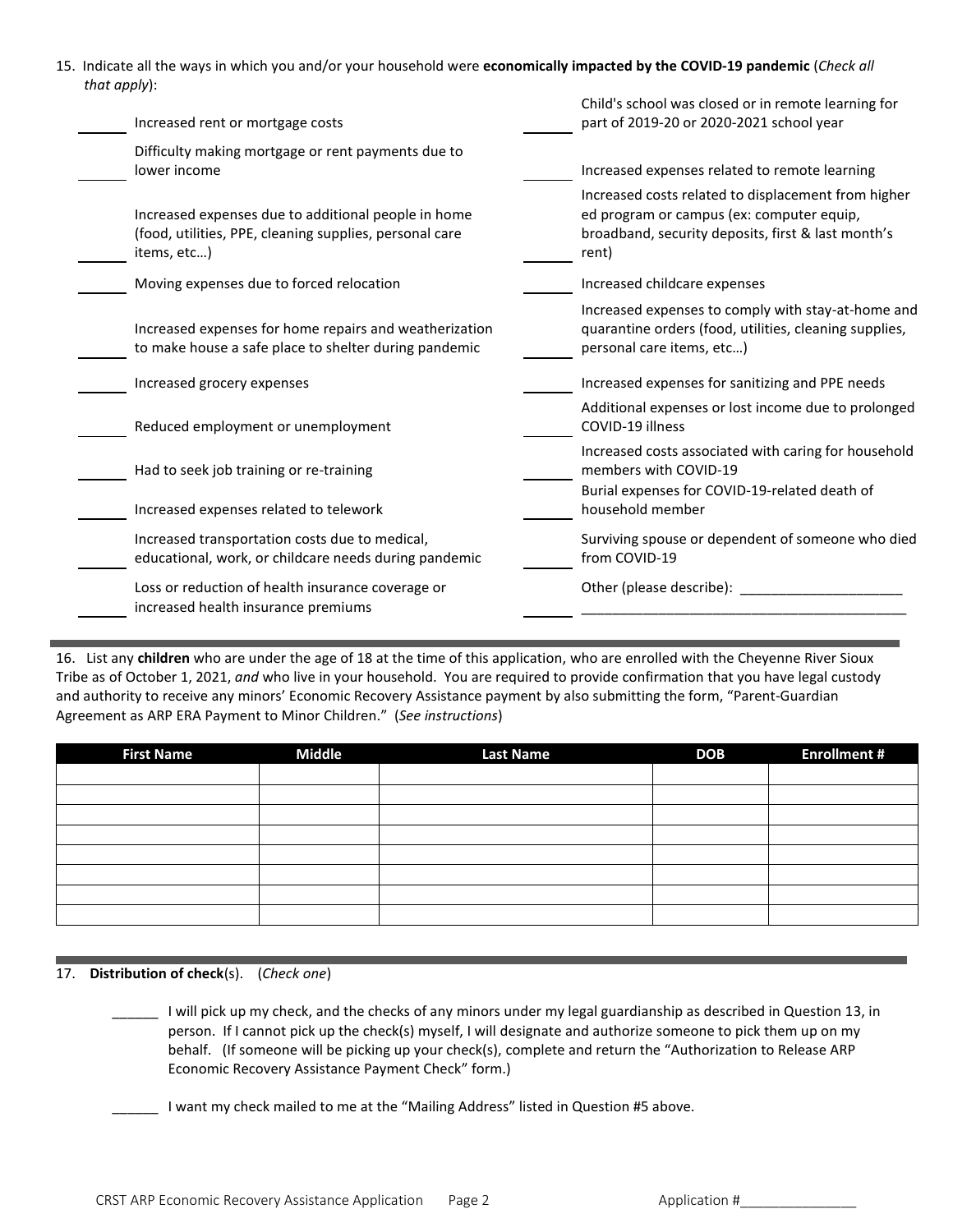#### 18. **Certification**

I hereby certify that the above statements are true and correct to the best of my knowledge. I understand that legal guardianship of minor child(ren) will require verification. By signing I certify that I suffered negative economic impacts due to the COVID-19 pandemic in an amount not less than the amount requested in this Application. I understand that false statements made on this application are subject to penalties including, but not limited to, re-paying this Economic Recovery Assistance (ERA) payment and/or tribal or federal prosecution. If requested, I agree to submit evidence necessary to support my payment request. As part of this ERA payment, I understand that CRST and its authorized agents will access records to verify enrollment information. It is my responsibility to determine the impact that this cash assistance will have on any public assistance that I am currently receiving. I have read the instructions for this Application, I declare that I understand its terms and conditions, and that I am signing my name in agreement to those terms and conditions.

*Unless this application is being submitted in person by the Applicant, it must be notarized*.

| <b>Print Name</b>                                                                                                      | Signature |              |                           | Date                                                                                               |
|------------------------------------------------------------------------------------------------------------------------|-----------|--------------|---------------------------|----------------------------------------------------------------------------------------------------|
|                                                                                                                        |           |              |                           | =================================== NOTARY WITNESS OF SIGNATURE ================================== |
|                                                                                                                        |           |              |                           |                                                                                                    |
|                                                                                                                        |           |              | SS:                       |                                                                                                    |
| This document, "Cheyenne River Sioux Tribe ARP Economic Recovery Assistance Application," was signed before me on this |           |              |                           |                                                                                                    |
|                                                                                                                        |           |              |                           |                                                                                                    |
| (SEAL)                                                                                                                 |           |              | Signature - Notary Public |                                                                                                    |
|                                                                                                                        |           |              |                           | Printed Name - Notary Public                                                                       |
|                                                                                                                        | Yes/No    | Verified by: | Date:                     | Comments:                                                                                          |
| a. Application form received                                                                                           |           |              |                           |                                                                                                    |
| b. Application assigned number                                                                                         |           |              |                           | Number Assigned: _                                                                                 |
| c. Enrollment confirmed                                                                                                |           |              |                           |                                                                                                    |
| d. Low/Moderate income criteria met                                                                                    |           |              |                           |                                                                                                    |
| e. Other criteria met                                                                                                  |           |              |                           |                                                                                                    |
| f. Proof of guardianship of minors incl.                                                                               |           |              |                           |                                                                                                    |
| g. Application properly signed/notarized                                                                               |           |              |                           |                                                                                                    |
| h. Application meets criteria for ERA pmt                                                                              |           |              |                           |                                                                                                    |
| i. Applicant notified that check(s) are ready                                                                          |           |              |                           |                                                                                                    |
| j. Check(s) picked up                                                                                                  |           |              |                           |                                                                                                    |
| k. Check(s) mailed                                                                                                     |           |              |                           |                                                                                                    |
| I. Application rejected                                                                                                |           |              |                           |                                                                                                    |
| m. Applicant notified of rejected appl.                                                                                |           |              |                           |                                                                                                    |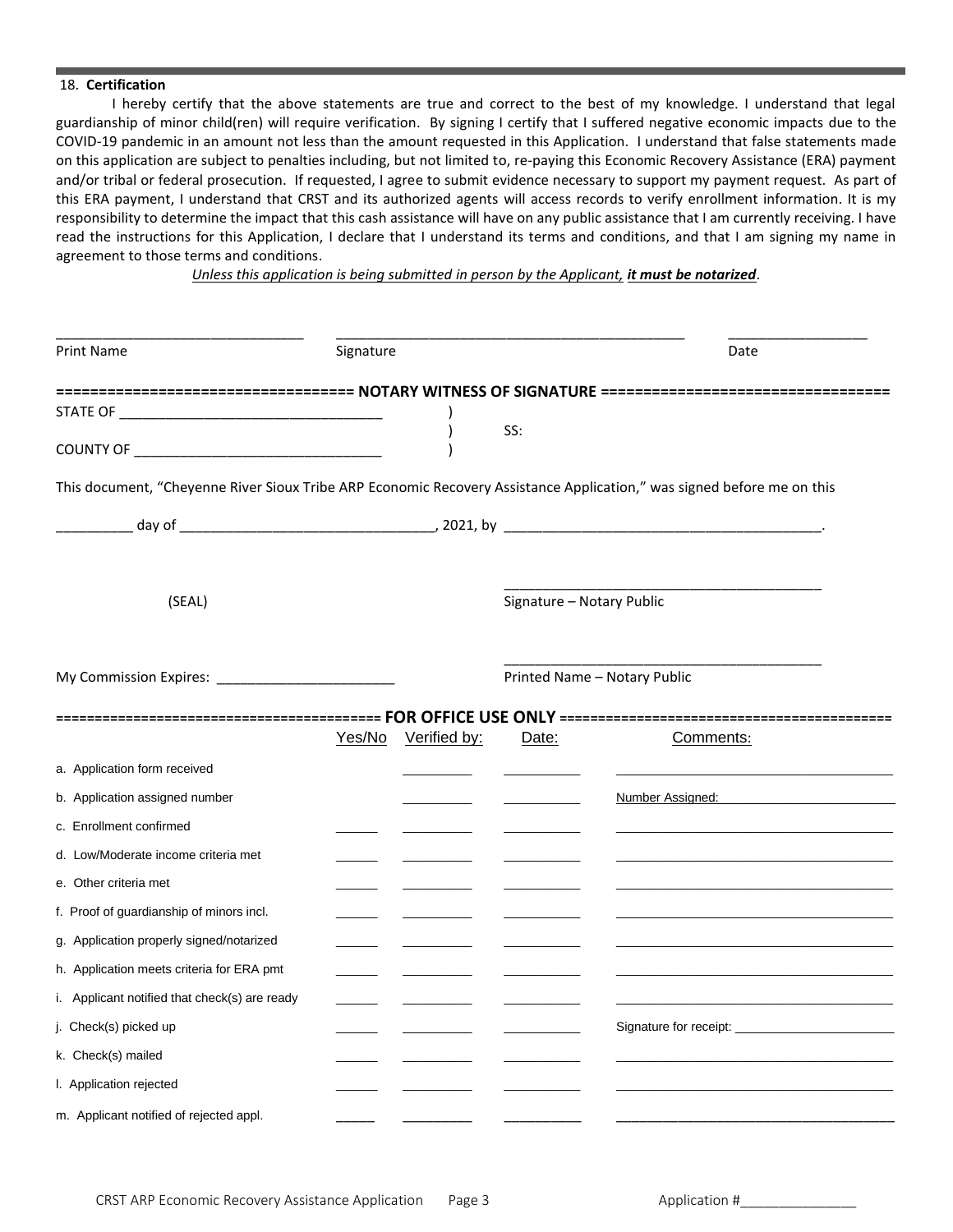## *APPLICATION INSTRUCTIONS*

### **General Instructions:**

- 1. Applications for the CRST ARP Economic Recovery Assistance ("ERA") payment program will be available beginning on Monday, July 12, 2021. Applications will be accepted and processed on a rolling basis until December 31, 2021. The Application window closes on December 31, 2021. No applications will be accepted after that date.
- 2. Applications may be submitted in person or by US Postal Service. If an application is submitted via US Postal Service, the application and all supporting documents must be notarized. If an application is submitted in person, the Applicant must show valid ID at the time of submission.
- 3. All questions must be answered in full, or the application will be rejected as incomplete. Detailed instructions for each question are included below. All applications are reviewed to ensure that the applicant meets the eligibility criteria for a CRST Economic Recovery Assistance payment.
- 4. If an applicant does not meet the eligibility criteria to receive an ERA payment, either because their tribal enrollment cannot be verified, or they have not indicated that they were negatively economically affected by the COVID-19 pandemic, or they fail to meet any other eligibility criteria, their application will be denied. There is no appeal process for denied applications.
- 5. The ERA Office will notify an applicant within 2 weeks of submission about whether their application meets the eligibility criteria for an ERA payment. If an application is approved, the ERA payment check(s) can either be picked up in person or sent to the recipient via US Postal Service. ACH, wire transfers, or other electronic payments are not being made.
- 6. The Tribe will retain all ERA Applications received as long as required to meet federal audit guidelines and as necessary to update the CRST Tribal Census. The Tribe will take steps to keep the financial information contained in Applications confidential, but the Tribe may be required to provide a copy of this application to the U.S. Treasury Department to demonstrate compliance with the ARP, FRF, and applicable regulations and guidelines. The Tribe will use the physical address of on-reservation members to update the decennial census, as required by CRST Tribal Court Order. In addition, the Tribe may use aggregated statistical data for the purposes of advocating for additional federal, state, and other funding and services for the Tribe and its members.

Questions or to submit your completed application:

## **CRST ARP Economic Recovery Assistance Office 24332 Highway 212, PO Box 590 Eagle Butte, SD 57625 Phone: 605-964-8388 Email: crstarpacoordinator@gmail.com**

| <b>Question</b><br>number | <b>Instructions for completion</b>                                                                         |  |  |  |
|---------------------------|------------------------------------------------------------------------------------------------------------|--|--|--|
|                           | Applicant's name as it appears on their CRST Enrollment Record. If current name is different than that     |  |  |  |
|                           | listed on CRST enrollment records, Applicant needs to submit documentation that correlates the different   |  |  |  |
|                           | names (marriage license, divorce decree, etc)                                                              |  |  |  |
| $\mathbf{2}$              | Applicant's date of birth. This question is self-explanatory.                                              |  |  |  |
| 3                         | Applicant's CRST Enrollment Number. If this number is not known, please contact the CRST Enrollment        |  |  |  |
|                           | Office at (605) 964-6612 for assistance.                                                                   |  |  |  |
| 4                         | Applicant's physical address. DO NOT enter a PO Box, HCR, or other mail delivery address. For residents    |  |  |  |
|                           | of the Cheyenne River Sioux Reservation, this information will also be utilized to update the CRST Census. |  |  |  |
| 5.                        | Address where Applicant receives mail. If the Applicant requests their check to be mailed, this is the     |  |  |  |
|                           | address where the check will be sent.                                                                      |  |  |  |
| 6                         | Applicant's phone number, in case the ERA Office needs to contact you for additional information.          |  |  |  |
|                           | Applicant's email address, in case the ERA Office needs to contact you for additional information.         |  |  |  |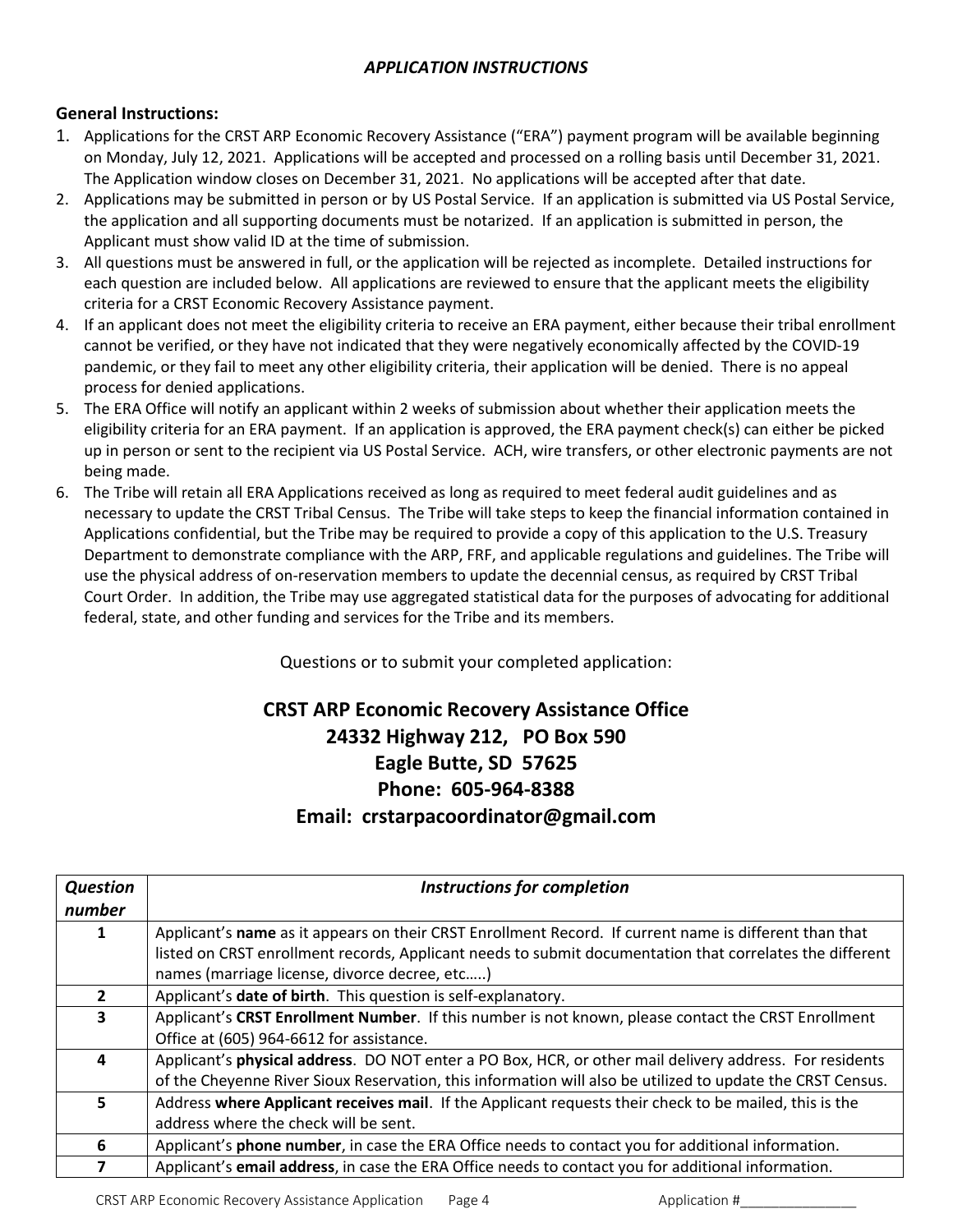| 8  | For Reservation residents: If you know what District you currently live in, check "Yes" and enter your                                                                                                        |
|----|---------------------------------------------------------------------------------------------------------------------------------------------------------------------------------------------------------------|
|    | District number. If you do not know what your District is, please mark "No"                                                                                                                                   |
|    | For non-Reservation residents: Mark "N/A"                                                                                                                                                                     |
| 9  | For Reservation residents: Indicate whether your home has running hot and cold water, heat, and                                                                                                               |
|    | internet access. This information will be kept confidential. All answers will be aggregated and the totals                                                                                                    |
|    | may be used for future funding requests or project planning by the Tribe.                                                                                                                                     |
| 10 | Low-income and Moderate-income determination. This question is optional but, if you are low-income to                                                                                                         |
|    | moderate-income per the federal poverty guidelines, it will assist the Tribe in documenting that you are                                                                                                      |
|    | eligible for an ERA payment. Find your total household size in the table. If your adjusted gross income as                                                                                                    |
|    | reported on your most recent federal tax return is lower than the amount shown for your household size,                                                                                                       |
|    | check the box marked, "Yes." If your adjusted gross income is <i>higher</i> than the amount shown in the table                                                                                                |
|    | for your household size, check the box marked, "No." If your income is lower than the amount shown for                                                                                                        |
|    | your household size, you and/or your household are presumed to be eligible for an ERA payment.                                                                                                                |
| 11 | If you or any member of your household was unemployed during the COVID-19 pandemic, check "Yes." If                                                                                                           |
|    | you were unemployed during the pandemic, check "No." If you were not or are not employed outside of                                                                                                           |
|    | the home during the COVID-19 pandemic, check, "I am not/was not employed." If you were unemployed                                                                                                             |
|    | during the COVID-19 pandemic, you and/or your household are presumed to be eligible for an ERA                                                                                                                |
|    | payment.                                                                                                                                                                                                      |
| 12 | If you or any member of your household experienced food insecurity (see the examples listed on the                                                                                                            |
|    | Application) as a result of the COVID-19 pandemic, check "Yes." If you did not experience food insecurity,                                                                                                    |
|    | check "No." If you are not sure, or prefer not to disclose whether you experienced food insecurity, check                                                                                                     |
|    | "I'm not sure." Individuals and their household members who experienced food insecurity as a result of                                                                                                        |
|    | the COVID-19 pandemic are presumed to be eligible for an ERA payment.                                                                                                                                         |
| 13 | If you or any member of your household experienced housing insecurity (see the examples listed on the                                                                                                         |
|    | Application) as a result of the COVID-19 pandemic, check "Yes." If you did not experience housing                                                                                                             |
|    | insecurity, check "No." If you are not sure, or prefer not to disclose whether you experienced housing                                                                                                        |
|    | insecurity, check "I'm not sure." Individuals and their household members who experienced housing                                                                                                             |
|    | insecurity as a result of the COVID-19 pandemic are presumed to be eligible for an ERA payment.                                                                                                               |
| 14 | Mark the line next to all tribal, state, or federal programs from which you received assistance or<br>otherwise participated in during or after the COVID-19 pandemic. Mark as many of the programs as apply. |
|    | If you did not receive assistance from any of these programs, mark "None."                                                                                                                                    |
| 15 | Mark the line next to all descriptions of ways in which you and/or your household were economically                                                                                                           |
|    | impacted by the COVID-19 pandemic. Mark as many of the situations as apply.                                                                                                                                   |
| 16 | List the names of all CRST-enrolled children under the age of 18 for whom you are applying for an ERA                                                                                                         |
|    | payment. The applicant must also complete and sign the ERA form "Parent-Guardian Agreement as to                                                                                                              |
|    | ARP ERA Payment to Minor Children." The designation contained in that form will be relied upon by the                                                                                                         |
|    | Tribe and, by claiming or directing the payment of the ERA payment for any eligible minor children, the                                                                                                       |
|    | parents/legal guardians release the Tribe from any liability whatsoever that may arise related to the                                                                                                         |
|    | distribution of these funds                                                                                                                                                                                   |
| 17 | Indicate whether you want to pick up your check(s) or have them mailed. If you want to authorize                                                                                                              |
|    | someone else to pick up your check when it is ready, you will also need to complete and submit the ERA                                                                                                        |
|    | form, "Authorization to Release ARP ERA Payment Check."                                                                                                                                                       |
| 18 | Application must be signed. Signature certifies, under penalty of law, that all the information submitted                                                                                                     |
|    | is correct and truthful. If the Applicant is not submitting the Application in person, the signature must be                                                                                                  |
|    | notarized. If an Application is submitted via US Postal Service without being notarized, it will be rejected.                                                                                                 |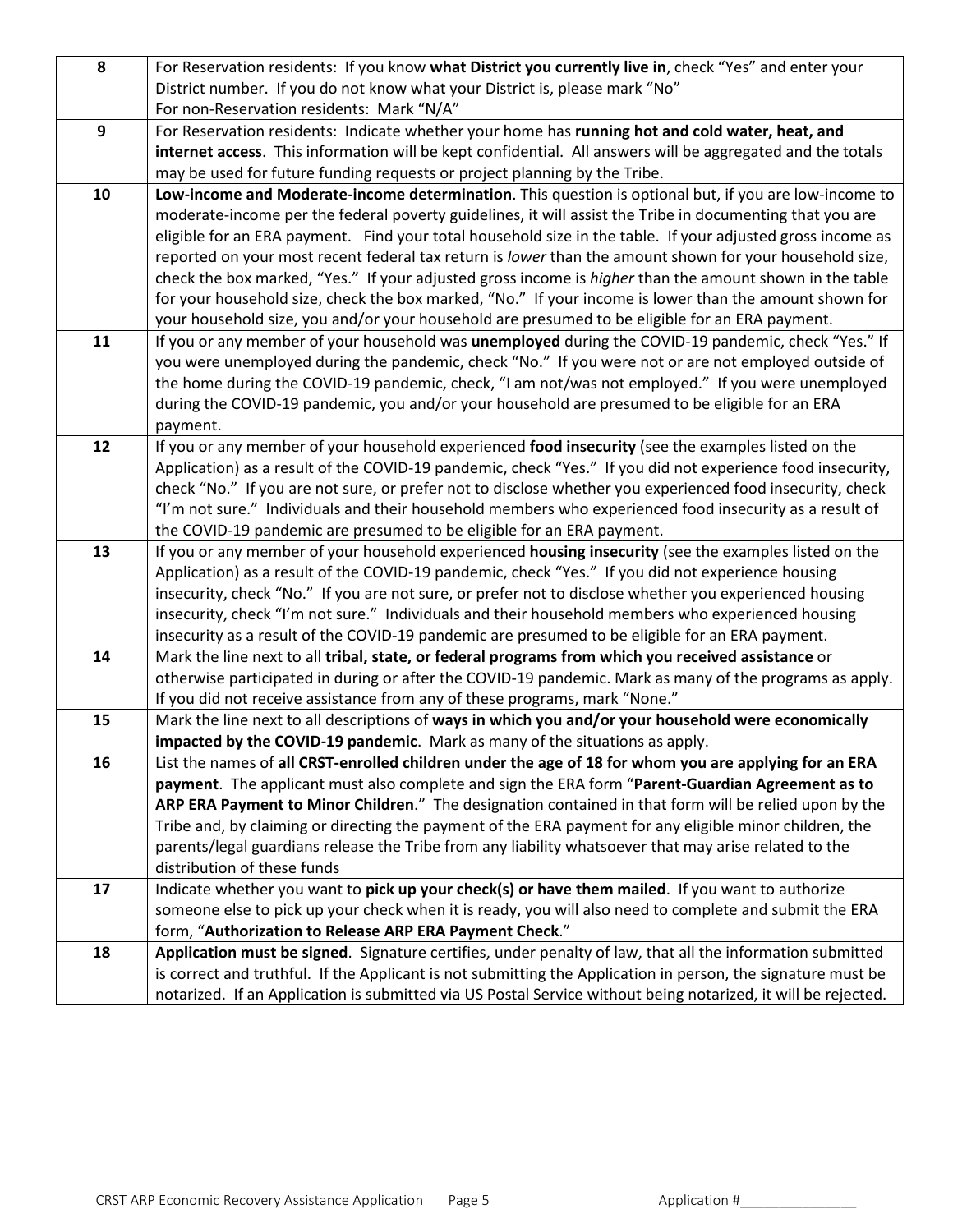Appendix B

 $^{\#}$ 



## **AUTHORIZATION TO RELEASE ARP ECONOMIC RECOVERY ASSISTANCE PAYMENT CHECK**

I,\_\_\_\_\_\_\_\_\_\_\_\_\_\_\_\_\_\_\_\_\_\_\_\_\_\_\_\_\_\_\_\_\_\_\_\_\_\_\_\_\_\_\_\_, have submitted an Application for CRST ARP Economic Recovery Assistance.

By signing below, I am certifying that I am unable to pick up my check(s) myself in person or have it/them mailed to me. I am authorizing the individual named below to pick up my CRST ARP Economic Recovery Assistance check(s). I understand that by signing this form, I release CRST of any liability for the check once it is given to the person I have designated and authorized to pick up the check(s) for me.

| <b>AUTHORIZED DESIGNEE TO RECEIVE CHECK(S):</b>                                                                                |                                                                                                |                                                                                                                   |
|--------------------------------------------------------------------------------------------------------------------------------|------------------------------------------------------------------------------------------------|-------------------------------------------------------------------------------------------------------------------|
| NAME:                                                                                                                          |                                                                                                |                                                                                                                   |
| ADDRESS:                                                                                                                       |                                                                                                |                                                                                                                   |
|                                                                                                                                | Unless this Authorization is being submitted in person by the Applicant, it must be notarized. |                                                                                                                   |
| Print Name                                                                                                                     | Signature                                                                                      | Date                                                                                                              |
|                                                                                                                                |                                                                                                |                                                                                                                   |
|                                                                                                                                | SS:                                                                                            |                                                                                                                   |
|                                                                                                                                |                                                                                                | This document, "AUTHORIZATION TO RELEASE ARP ECONOMIC RECOVERY ASSISTANCE PAYMENT CHECK," was signed before me on |
| (SEAL)                                                                                                                         | Signature - Notary Public                                                                      |                                                                                                                   |
|                                                                                                                                |                                                                                                | Printed Name - Notary Public                                                                                      |
|                                                                                                                                |                                                                                                |                                                                                                                   |
|                                                                                                                                |                                                                                                |                                                                                                                   |
| I verify that I received the following Economic Recovery Assistance check(s) payable to the individual(s) listed from the CRST | <b>ACKNOWLEDGEMENT OF RECEIPT OF CHECK(S):</b>                                                 |                                                                                                                   |
| Check Number:                                                                                                                  | Payable to:                                                                                    |                                                                                                                   |
|                                                                                                                                |                                                                                                |                                                                                                                   |
|                                                                                                                                |                                                                                                |                                                                                                                   |
|                                                                                                                                |                                                                                                |                                                                                                                   |
| <b>Print Name</b>                                                                                                              | Signature                                                                                      | Date                                                                                                              |
| Identification of Person Picking Up Check(s) Verified:                                                                         | ==== FOR OFFICE USE=<br><b>Staff Initials</b>                                                  | Date                                                                                                              |
| Check(s) Released:                                                                                                             | <b>Staff Initials</b>                                                                          | Date                                                                                                              |